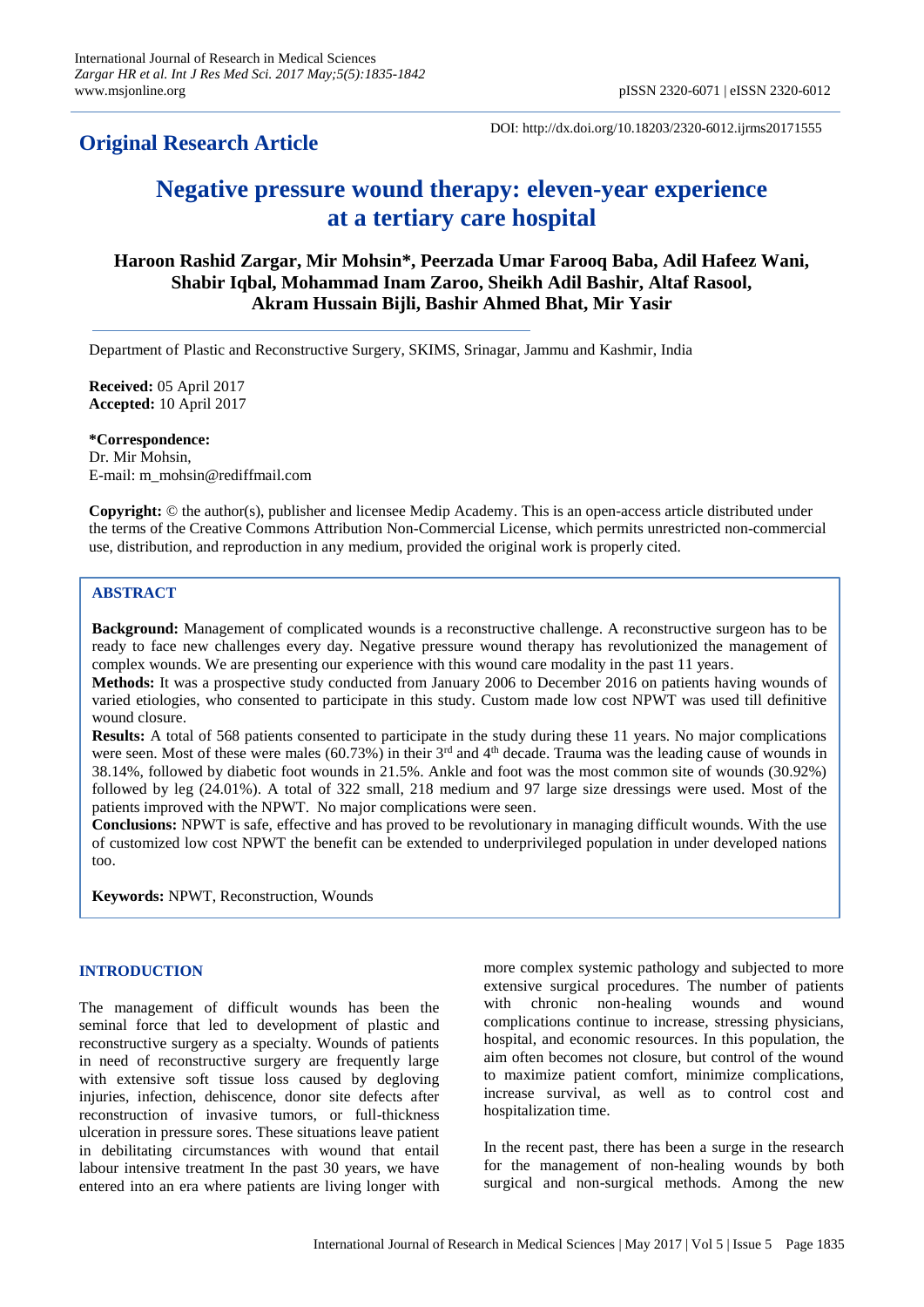methods, negative pressure wound therapy which was introduced in 1997 by Argenta and Morykwas has gained acceptance for management of various types of wounds e.g. decubitus ulcers, diabetic foot ulcers, varicose ulcers, burn wounds, post fasciotomy wounds, post cardiac surgery deep sternal infections, acute traumatic wounds, skin and soft tissue defects resulting from free or pedicle flap harvest, negative pressure wound therapy has also been used as skin graft dressing of wounds in complex anatomical regions. $1,2$ 

#### **METHODS**

The study was conducted in the department of Plastic and Reconstructive Surgery, SKIMS, Srinagar, India from January 2006 to December 2016. Patients with wounds were treated with custom made low cost negative pressure wound therapy.

Custom made NPWT dressing was used in all patients which included following materials:

- Open cell polyurethane foam with pore size of 400 to 600 micron and thickness of half inch. it was procured from the seller as 3 feet by 6 feet sheets. This Polyurethane foam was cut to the desired sizes and sterilized with autoclave.
- Transparent adhesive drape (Incise drape/Iodrape) of different sizes were used (depending on the size of wound)
- Connecting tubing (length depending on the requirement)
- Sterilized canisters for collection of effluent.

Wall suction available in the wards was used to provide the negative pressure.

#### *Steps for applying the custom made NPWT*

In all the wounds (Figure 1) to be treated with NPWT, the first step was debridement of the necrotic tissue. Adequate hemostasis was achieved, culture swab for microbiology was taken.



**Figure 1: Post traumatic wound over the dorsum of left foot.**

Sterilized polyurethane foam was cut to match the shape and size of the wound and is placed over the wound (Figure 2). Transparent adhesive drape of proper size was applied over the wound which was already covered with the foam (Figure 3). The incise drape should cover more than 5 centimeters beyond the wound margin.



**Figure 2: Application of autoclaved medium density open cell polyurethrane foam following wound debridement.**



#### **Figure 3: Cutting a rectangle in the centre of the applied iodrape.**

For connecting the tubing, 4x7 centimeter defect was made in the centre of the adhesive drape (Figure 4). Over this defect the drainage tube (Figure 5) covered with small piece of polyurethane foam (Figure 6) was placed.



**Figure 4: Removal of this rectangle area of iodrape to expose the underlying foam.**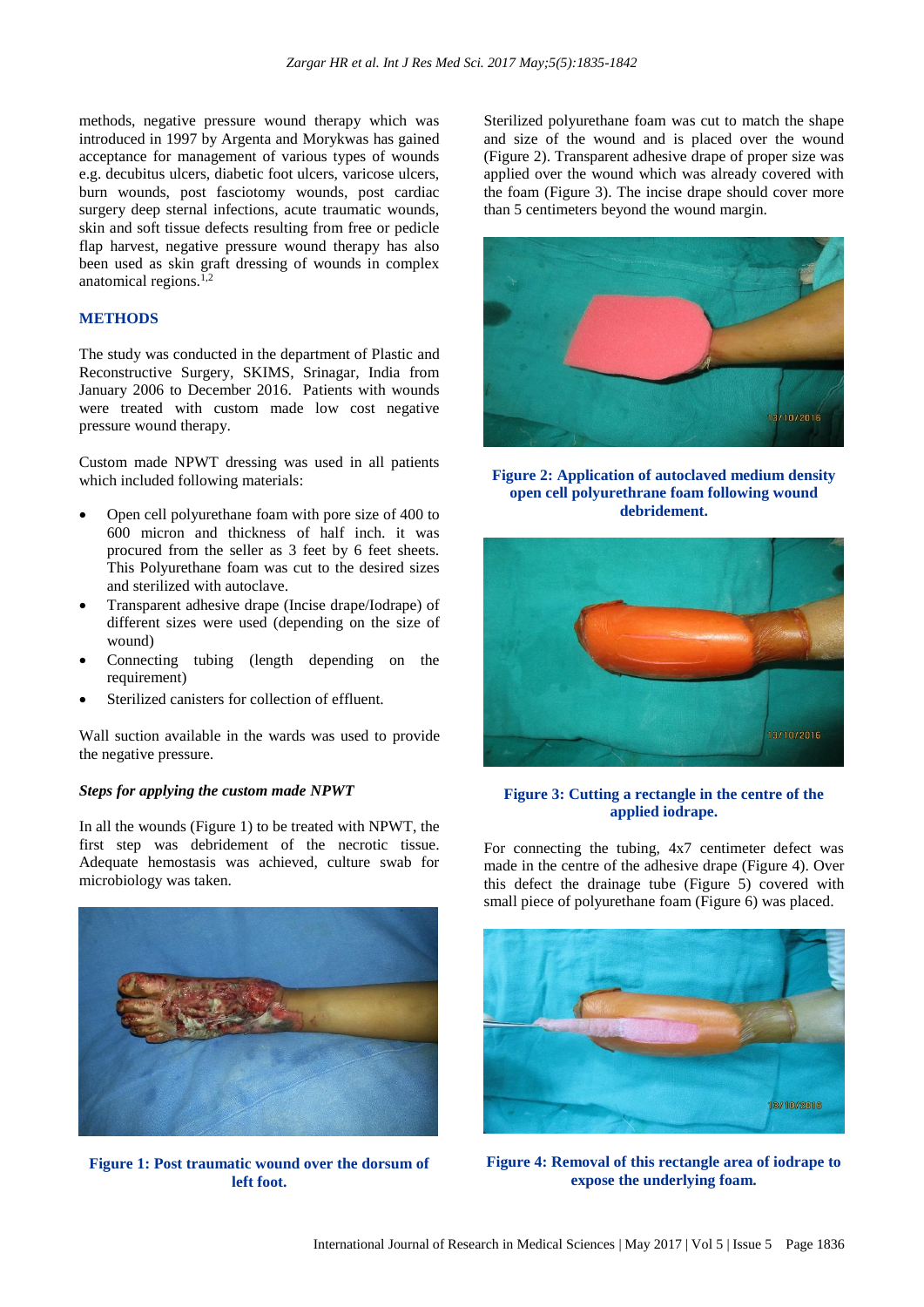This defect was sealed with piece of adhesive drape (Figure 7) converting the open wound into a closed system which is open through the tubing only. The end of the drainage tube was connected to canister in the wall suction using a connecting tube and the suction is regulated between 50 to 150 mm of Hg (Figure 8).



**Figure 5: Placement of a fenestrated tube over the foam.**



**Figure 6: Additional piece of foam used to cover the tube.**



# **Figure 7: Iodrape used to cover the whole assembly converting it into a closed wound open to exterior through the tube only.**

Wound dressing was changed after every 3 to 4 days unless there was leakage in the dressing until healthy granulations covered the wound (Figure 9). Only in cases where NPWT was used in stabilizing the skin graft, dressing was changed after 4 days and in these cases the graft was first covered with the tulle gauze and then the foam was applied over it.



**Figure 8: Tube connected to wall mounted suction and NPWT activated.**



**Figure 9: Healthy granulating wound fit to be grafted.**

# **RESULTS**

Negative pressure wound therapy was used in 589 cases with 661 total number of wounds. 21 patients (3.17%) refused to continue with the treatment and were excluded from the study. Total number of patients managed in these eleven years in the department of Plastic and Reconstructive Surgery with the custom made NPWT was 568, out of which 69 (12.14%) patients had two wounds each. Most of these were male (60.73%). Table 1 shows the age distribution of the cases. Most of these cases were in the third and fourth decade; youngest patient was three years old whereas the oldest was 86 years old.

A total of 637 wounds were managed with NPWT. Table 2 shows the causes for which the NPWT was used. Traumatic wounds were the most common among these. In 83 cases the NPWT was used to stabilize the split thickness graft over the wound. Thirty-seven cases of 2nd degree burn were managed with this technique whereas the NPWT was used in 137 diabetic feet also.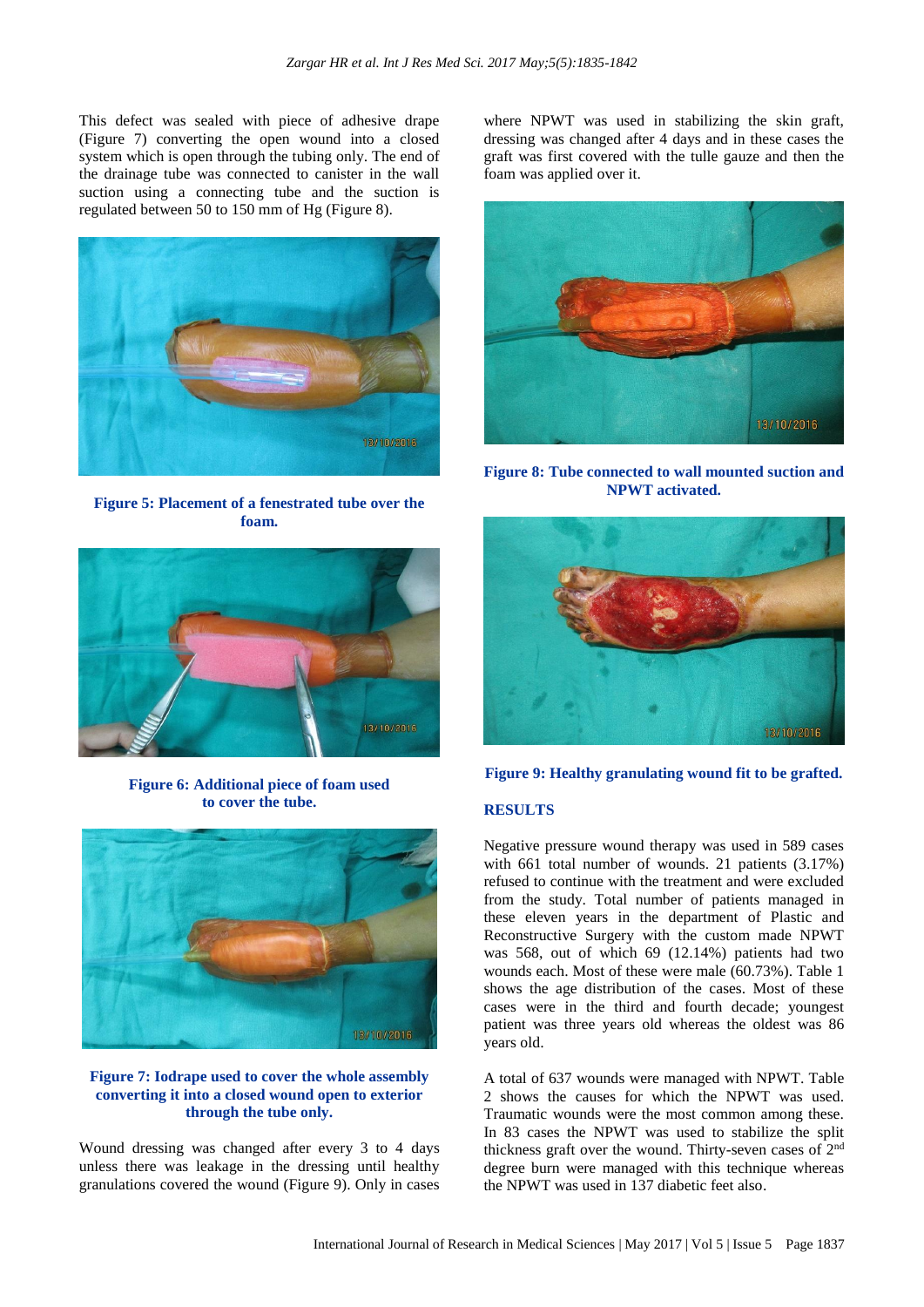# **Table 1: Age distribution of patients.**

| Age (years) | <b>No. of patients</b> | Percentage |
|-------------|------------------------|------------|
| $0 - 10$    | 16                     | 2.81       |
| $11 - 20$   | 46                     | 8.09       |
| $21 - 30$   | 168                    | 29.57      |
| $31 - 40$   | 129                    | 22.71      |
| $41 - 50$   | 86                     | 15.14      |
| $51-60$     | 67                     | 11.79      |
| 61-70       | 47                     | 8.27       |
| 71-80       | 34                     | 5.98       |
| 81-90       | 9                      | 1.58       |

# **Table 2: Etiology of wounds and indications of NPWT.**

| <b>Reason for application of</b><br><b>NPWT</b> | No. of<br>wounds | <b>Percentage</b> |
|-------------------------------------------------|------------------|-------------------|
| Traumatic wounds                                | 243              | 38.14             |
| Diabetic foot                                   | 137              | 21.50             |
| Nacrotizing<br>fasciitis/infective wounds       | 79               | 12.40             |
| Fasciotomy wounds                               | 32               | 5.02              |
| Burn wounds                                     | 37               | 5.80              |
| Bed sores                                       | 26               | 4.08              |
| As split thickness skin graft<br>dressing       | 83               | 13.02             |

The NPWT was used in most of the areas in the body. Most commonly it was used in foot and ankle area followed by the leg. It was also used in scalp, upper limb, abdomen and chest wall. Table 3 shows the distribution of the body areas where the NPWT was used.

#### **Table 3: Site of wounds.**

| <b>Site of wound</b>                 | No. of<br>wounds | Percentage |
|--------------------------------------|------------------|------------|
| Ankle and foot                       | 197              | 30.92      |
| Leg                                  | 153              | 24.01      |
| Thigh/knee                           | 33               | 5.18       |
| Sacral area                          | 17               | 2.66       |
| Gluteal/ischeal<br>/trochantric area | 19               | 2.98       |
| Iliac crest                          | 3                | 0.47       |
| Scalp                                | 19               | 2.98       |
| lumbar area                          | 11               | 1.72       |
| Hand                                 | 56               | 8.79       |
| Arm and forearm                      | 69               | 10.83      |
| Chest wall                           | 21               | 3.29       |
| perinium                             | 13               | 2.04       |
| Abdominal wall                       | 26               | 4.08       |

The wounds were categorized into three types depending on the size of dressing required (Table 4). The number of dressing changes required till definitive wound closure is shown in Table 5.

# **Table 4: Categorization of wounds on the basis of size of dressing required.**

| <b>Dressing</b><br>type | <b>Dressing size</b><br>in cms | <b>Number</b><br>of wounds | <b>Percentage</b> |
|-------------------------|--------------------------------|----------------------------|-------------------|
| <b>Small</b>            | 10x7.5                         | 322                        | 50.55             |
| Medium                  | 18x12.5                        | 218                        | 34.22             |
| Large                   | 26x15                          | 97                         | 15.23             |

Most of the patients improved with the NPWT. Out of 243 wounds due to trauma, 33 (13.58%) wounds healed by secondary intention whereas 189 (77.77%) wounds were covered with healthy granulation tissue and were grafted with split thickness skin graft (Figure 10). Even though the wounds in rest of 21 (8.64%) cases improved but they still required flap cover.

End result of 137 diabetic wounds was also similar. Wound closure was seen in 23 (16.78%) cases whereas skin grafting was needed in 97 (70.80%). In rest of 15 (10.94%) wounds though marked improvement in the wound condition was noticed but still needed flap cover. In 2 (1.46%) patients there was no improvement seen and needed amputation. Most of the wounds (53) with infective pathology also needed skin grafting whereas 19 healed by secondary intention. Only 8 needed skin flap cover. None of the fasciotomy wound needed flap cover. Twenty-four (75%) fasciotomy wounds needed skin grafting whereas 8 (25%) healed by secondary intention and did not require any further procedure. All but three burn wounds healed without the need for skin grafting. Fourteen (53.84) bedsore wounds healed without need for further procedure whereas 6 (23.07%) wounds needed skin grafts and rest of 6 (23%) wounds needed flap for closure.



**Figure 10: Well taken stable graft.**

Complications were observed in some patients. Out of 589 cases, 21 did not cooperate because the wall suction limited their movement so were excluded from the study. Thirty-six (6.33%) patients experienced discomfort/pain upon application of the negative pressure which was relieved by decreasing the negative pressure and by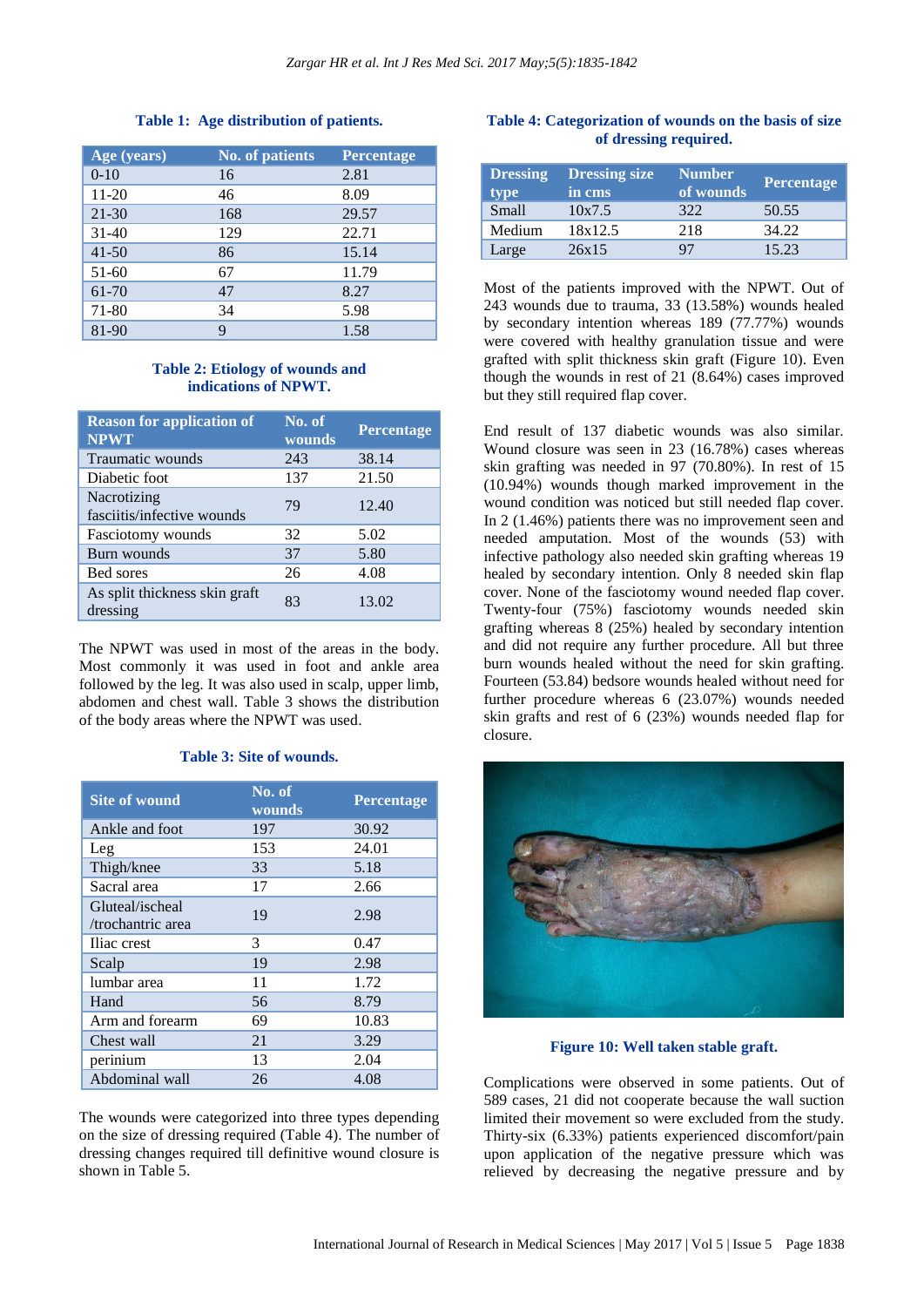analgesics. Pain on removal of dressing was the main complaint by the patients which was significant in 164 (28.87%) patients and was tackled by instillation of 0.5% lidocaine into the dressing 15 to 20 minutes before removal of the dressing. Maceration of surrounding skin was seen in 64 (11.26%) patients. Excessive bleeding requiring to stop the negative pressure therapy was seen in 6 (1.05%) patients and in none of these patients blowout of vessel was seen, all these patients were managed by compressive dressing and antibiotics before starting the negative pressure therapy again.

#### **Table 5: Number of dressing changes required.**

| <b>No. of dressing</b><br>changes needed | <b>No. of wounds</b> | <b>Percentage</b> |
|------------------------------------------|----------------------|-------------------|
|                                          | 85                   | 13.34             |
| 2                                        | 47                   | 7.37              |
| 3                                        | 96                   | 15.07             |
| $\overline{4}$                           | 143                  | 22.44             |
| 5                                        | 115                  | 18.05             |
| 6                                        | 54                   | 8.47              |
| 7                                        | 46                   | 7.22              |
| 8                                        | 23                   | 3.61              |
| 9                                        | 17                   | 2.66              |
|                                          |                      | 1.72              |

## **DISCUSSION**

Wound healing is a complex process and involves complex interaction between the reticuloendothelial and immune systems and is influenced by a number of internal and external factors. In the recent past, a number of newer modalities for enhancing the process of wound healing like hyperbaric oxygen therapy, growth factors, skin substitutes and newer dressings have been used but no other newer modality has gained more popularity than the negative pressure wound therapy (NPWT). 3-5 NPWT dressing is specialized dressing comprising of open cell foam covered with occlusive dressing and this dressing is connected to negative pressure system through tubing. The purpose of the open cell polyurethane foam is only to conduct the negative pressure at the wound surface whereas the occlusive dressing is used to convert open wound to a closed system. <sup>1</sup> Role of the dressing used in the NPWT is only to provide controlled sub atmospheric pressure at the wound site and the dressing of NPWT itself has no intrinsic property to accelerate the healing process.

In vitro studies of NPWT therapy have demonstrated fibroblast migration, increased proliferation through mitosis and the creation of a micro-environment that promotes granulation tissue formation.6-12 In an experimental study conducted on rabbits, it was found that NPWT increased the blood circulation in the wounds by increasing the capillary calibre and blood volume and by stimulating angiogenesis. Further, it narrowed endothelial spaces and restored the integrity of capillary

basement membranes causing a decrease in the permeability of blood vessels and wound oedema by removing excessive fluid from the wound bed.<sup>6</sup> An increased rate of granulation tissue formation was also shown to occur with NPWT application.

The bacterial colonization of a wound is a recognized detrimental factor in the multifactorial process of wound healing but it is a matter of debate whether the NPWT increases bacterial colonization or decreases it. While the harmful effects on wound healing are recognized to correspond to a level of  $>10^5$  bacteria per gram of tissue. some studies have found tissue bacterial counts to have significantly decreased after four days of application, other studies have shown that bacterial colonization increased significantly with wound NPWT and remained in a range of  $10^{4}$ - $10^{6}$ .<sup>7,8</sup> Non-fermentative gram-negative bacilli showed a significant decrease in NPWT treated wounds, whereas Staphylococcus aureus showed a significant increase in NPWT treated wounds. Despite this finding, the beneficial effects of this treatment modality on wound healing were noted in most cases.<sup>9</sup>

Wound surface area reduction was significantly larger in NPWT treated wounds compared to conventionally managed wounds. <sup>10</sup> While close to the wound edge relative hypoperfusion was observed in muscular tissue, the distance from the wound edge to the position at which the blood flow was increased was shorter than that in subcutaneous tissue. The hypoperfused zone was larger at high negative pressures and was especially prominent in subcutaneous tissue. It may be beneficial to tailor the negative pressure used for NPWT therapy according to the wound tissue composition. <sup>10</sup> Studies have shown that when NPWT therapy was terminated, blood flow increased multifold, which may be due to reactive hyperemia. A low negative pressure during treatment may be beneficial, especially in soft tissue, to minimize possible ischemic effects. <sup>11</sup> The application of micromechanical forces through NPWT may be a useful method with which to stimulate wound healing through promotion of cell division, angiogenesis, and local elaboration of growth factors.<sup>12</sup> The application of sub atmospheric pressure alters the cytoskeleton of the cells in the wound bed, triggering a cascade of intracellular signals that increases the rate of cell division and subsequent formation of granulation tissue. <sup>13</sup> The application of the NPWT technique during wound healing increases the expression of the apoptotic modulation-related protein Bcl-2 and affects the expression of NGF/NGFmRNA, which may promote the wound healing process. <sup>14</sup> NPWT promotes healing of chronic wounds through depressing the expressions of MMP-1, 2, 13 mRNA and protein synthesis, depressing the degradations of collagen and gelatine. <sup>15</sup> Studies of NPWT over blood vessels in pigs for 12 hours have shown to enhance an endothelin type A and type B receptor-mediated vasoconstriction. This may be compensated for by a more efficacious endotheliumdependent vasodilatation. In the arteries exposed to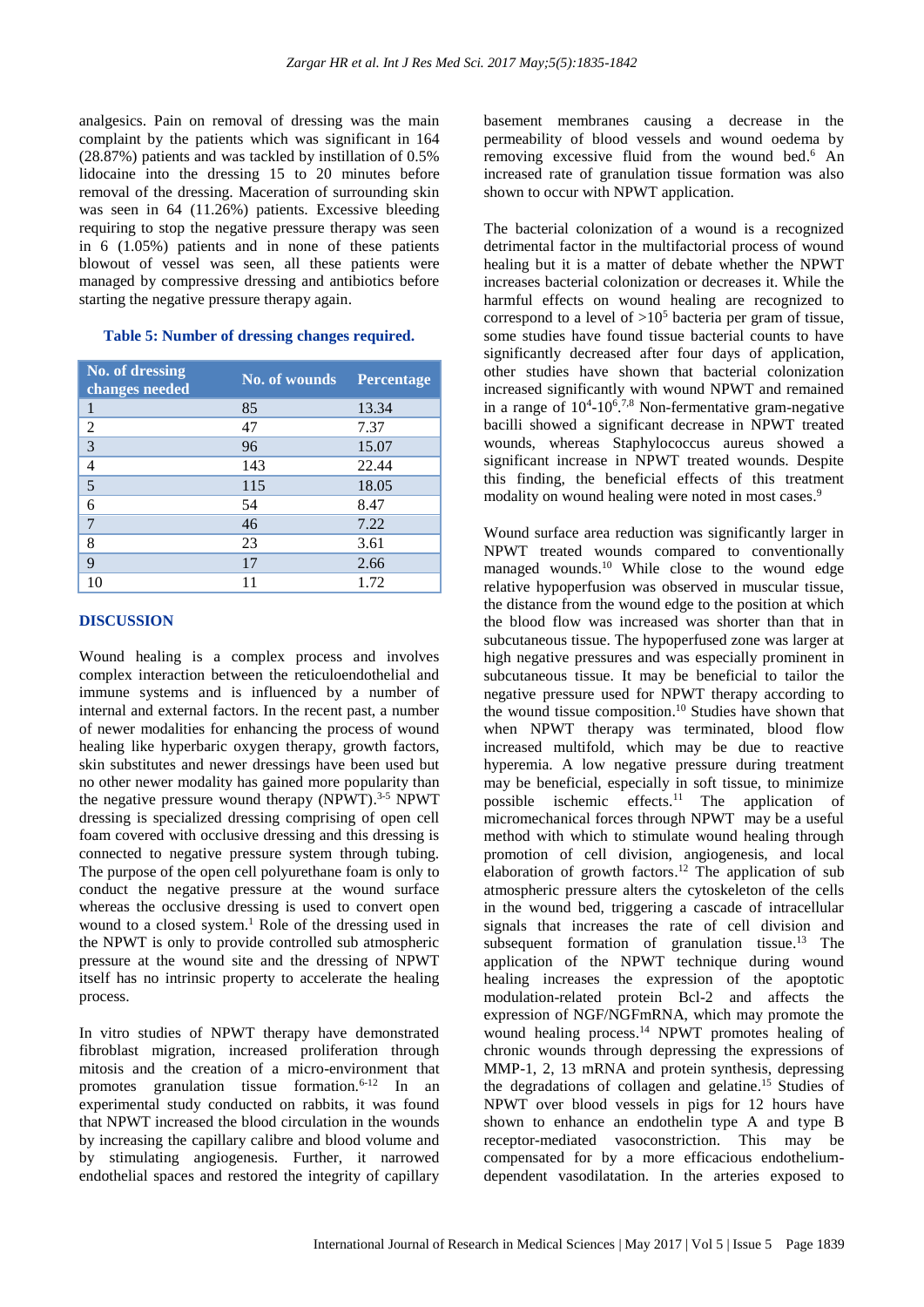NPWT therapy, spontaneous bleeding, perforation, dissection, or other macroscopic changes were not observed. <sup>16</sup> Subatmospheric pressure created in the wound promotes wound healing through secondary or tertiary intention by preparing the wound bed for closure, reducing oedema, promoting granulation tissue formation, enhancing tissue perfusion and by removing exudates and infectious material. Further the application of a macro strain (centripetal force) draws the wound edges together while a micro strain (forces on the micro circulation) causes cell stretching, increased tissue perfusion, cell mitosis and fibroblast proliferation, thus creating an environment of wound healing at the cellular level. 12

The use of VAC has been carried out in all age groups including premature neonates with extraordinary soft tissue defects to assist in closing wounds. <sup>17</sup> The youngest patient in present study was a three year old child with post road traffic accident foot defect whereas the oldest was 86 years old with diabetic foot wound. Most of our patients were in  $3<sup>rd</sup>$  or  $4<sup>th</sup>$  decade and had wounds mostly due to trauma. It has been used successfully in almost all areas of the body and for many wound types. 18-30 Most of our patients had wounds due to trauma (38.14% of all our patients). The usual causes of trauma in our series were road traffic accidents, fall from height, gunshot injuries, blast victims, assaults. NPWT has been shown to be useful in obtaining wound closure in various types of traumatic injuries including soft tissue defects involving exposed bone, tendon, or hardware. 31-33 The usefulness was also shown in the management of fasciotomies in of our patients which received NPWT followed by closure either by secondary intent or by skin grafting. <sup>34</sup> DeFranzo and colleagues reported a case series that observed NPWT applied to decreased edema of open fractures and decreased circumference of the extremity and size of the wound; 95% of wounds were successfully closed.<sup>34</sup> Other studies have also used NPWT for managing the fasciotomy wounds. 35

NPWT has been used instead of traditional bolstering methods to provide skin graft fixation. NPWT is initially used in wound bed preparation by reducing wound size as well as improving the amount of granulation tissue available for grafting. Once the graft has been placed, the NPWT dressing distributes negative pressure uniformly over the surface of the fresh graft, immobilizing the graft with less chance of shearing. Shearing forces allow for the formation of fluid collections and seromas, which interrupt the interface between the graft and the prepared vascular bed.

Moisidis and colleagues compared a standard bolster dressing with a NPWT dressing, although quantitative graft take was similar between the 2 groups, NPWT significantly improved the qualitative appearance of the graft (epithelialization rates and skin grafts were better than those of the control group in 75% and 85% of cases, respectively). 36,37 We also used NPWT over skin grafts in 83 patients with excellent results. The prevalence of pressure sores in hospitalized patients has been reported to be from 14% to 21% over the last decade and the overall annual cost has recently been estimated to be between 5 billion and 8.5 billion dollars. <sup>38</sup> NPWT was used in 26 patients with pressure ulcers. Fourteen (53.84) wounds healed without need for further procedure whereas 6 (23.07%) wounds required skin grafts and rest of the 6 (23%) wounds required flaps for closure. Baharestani and colleagues have also shown that the introduction of NPWT (within 30 days) in the course of the treatment of stage III and stage IV pressure ulcers decreased hospital days of admission. $39$  Their study showed that for every day that NPWT is delayed, the patient's hospital stay increased by 1 day. Other potential benefits of NPWT include ease of use, increased patient comfort, and decreased frequency of dressing changes.

In burns, NPWT may be ideal to induce the physiologic changes necessary for healing to occur and prevent progression; decreased edema on clinical exam and a reduced rate of progression to full-thickness injury with need for skin grafting. <sup>40</sup> While this study only examined 7 patients, it suggests that NPWT can help prevent progression of acute partial-thickness burns by improving the microcirculation in the ''reversible'' zone of stasis. Other studies have confirmed that NPWT-treated wounds exhibit decreased bacterial counts after 3-4 days of treatment in both animal and human models.<sup>1,7</sup> There is also some experimental evidence that NPWT may reduce the inflammatory infiltrate in both acute and chronic wounds. 2,41,42 Thirty seven burn wounds were treated with NPWT in present series and all but three healed without need for grafting.

One hundred thirty seven diabetic foot wounds were treated with NPWT. Wound closure was seen in 23 (16.78%) cases whereas skin grafting was required in 97 (70.80%). In the rest of 15 (10.94%) wounds though marked improvement in the wound condition was noticed but still required flap cover. In 2 (1.46%) patients there was no improvement and landed up in amputation. Armstrong and Lavery reported that more patients in the NPWT group healed their wounds (defined as 100%reepithelialization with no drainage) versus the standard group.<sup>43</sup> Rate of healing and of granulation tissue formation was faster in the NPWT group. They found trends toward fewer second amputations. Similar findings were also corroborated by Blume and colleagues $44$  in their multicenter RCT. These investigators observed that at 9 months 43.2% of patients with NPWT versus 28.9% of patients receiving advanced moist wound therapy experienced complete wound closure.

Many complications have been documented with the use of NPWT like excessive bleeding, vessel erosion, retained sponge, toxic shock syndrome but in present study we did not have any serious complication.<sup>45-47</sup> We did have bleeding in 6 of our patients but that was managed by removal of NPWT, compression bandage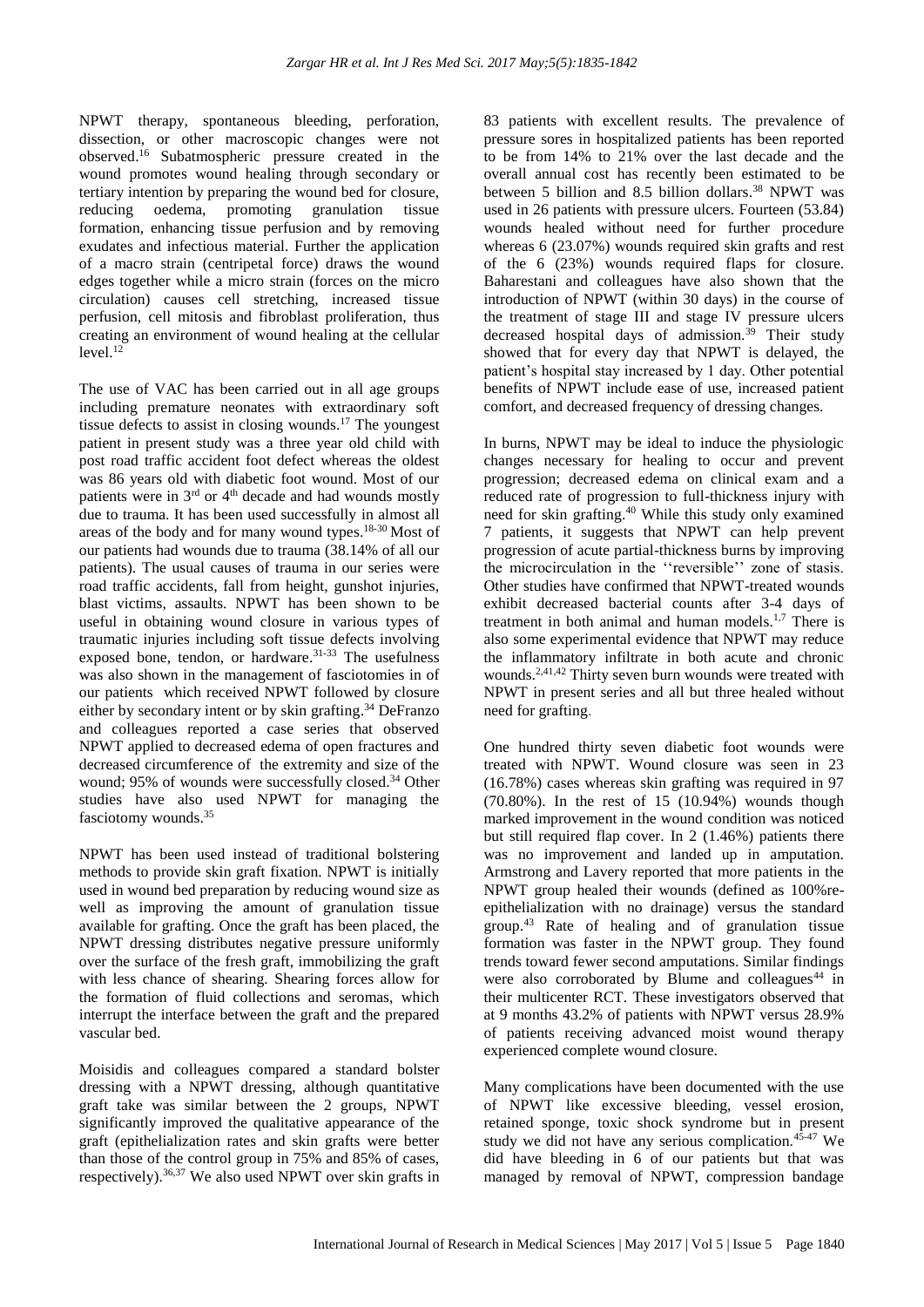and antibiotics. No case of vessel erosion was seen. Pain on removal of dressing was noticed in 164 cases which was managed by instillation of 0.5% lidocaine into the dressing 15 to 20 minutes before removal of the dressing.

This versatile and effective method of treating wounds has some contraindications and these are exposed vessels and nerves, malignancy, anastomotic sites, untreated osteomyelitis, exposed organs, nonenteric and unexplored fistulas. 49

#### **CONCLUSION**

NPWT is safe, effective and has proved to be revolutionary in managing difficult wounds. With the use of customized low cost NPWT the benefit can be extended to underprivileged population in under developed nations too.

#### **ACKNOWLEDGEMENTS**

Authors would like to acknowledge the support provided by the Ex Head of the department Prof M. A. Darzi in conducting this study.

*Funding: No funding sources Conflict of interest: None declared Ethical approval: The study was approved by the Institutional Ethics Committee*

#### **REFERENCES**

- 1. Argenta L, Morykwas M. Vacuum assisted closure: A new method for wound control and treatment: Clinical experience. Ann Plast Surg. 1997;38:563-76.
- 2. Morykwas MJ, David LR, Schneider AM, Whang C, Jennings DA, Canty C, et al. Use of subatmospheric pressure to prevent progression of partial-thickness burns in a swine model. J Burn Care Rehabil. 1999;20:15-21.
- Murphy PS, Evans GR. Advances in wound healing: a review of current wound healing products. Plast Surg Int. 2012;2012:190436.
- 4. Bhattacharya S, Mishra RK. Pressure ulcers: Current understanding and newer modalities of treatment. Indian J Plast Surg. 2015;48(1):4-16.
- 5. Klein KC, Guha SC. Cutaneous wound healing: Current concepts and advances in wound care. Indian J Plast Surg. 2014;47(3):303-17.
- 6. Chen SZ, Li J, Li XY, Xu LS. Effects of vacuumassisted closure on wound microcirculation: An experimental study. Asian J Surg. 2005;28:211-7.
- 7. Morykwas MJ, Argenta LC, Shelton-Brown EI, McGuirt W. Vacuum-assisted closure: A new method for wound control and treatment: animal studies and basic foundation. Ann Plast Surg. 1997;38:553-62.
- 8. Moues CM, Vos MC, van den Bemd GJ, Stijnen T, Hovius SE. Bacterial load in relation to vacuumassisted closure wound therapy: A prospective randomized trial. Wound Repair Regen. 2004;12:11-7.
- 9. Weed T, Ratliff C, Drake DB. Quantifying bacterial bioburden during negative pressure wound therapy:

does the wound VAC enhance bacterial clearance? Ann Plast Surg. 2004;52:276-9; discussion 279-80.

- 10. Wackenfors A, Gustafsson R, Sjogren J, Algotsson L, Ingemansson R, Malmsjo M. Blood flow responses in the peristernal thoracic wall during vacuum-assisted closure therapy. Ann Thorac Surg. 2005;79:1724-30; discussion 1730-1.
- 11. Wackenfors A, Sjogren J, Gustafsson R, Algotsson L, Ingemansson R, Malmsjo M. Effects of vacuumassisted closure therapy on inguinal wound edge microvascular blood flow. Wound Repair Regen. 2004;12:600-6.
- 12. Saxena V, Hwang CW, Huang S, Eichbaum Q, Ingber D, Orgill DP. Vacuum-assisted closure: Microdeformations of wounds and cell proliferation. Plast Reconstr Surg. 2004;114:1086-96; discussion 1097-8.
- 13. Venturi ML, Attinger CE, Mesbahi AN, Hess CL, Graw KS. Mechanisms and clinical applications of the vacuum-assisted closure (VAC). Am J Clin Dermatol. 2005;6(3):185-94.
- 14. Tang SY, Chen SZ, Hu ZH, Song M, Cao DY, Lu XX. Influence of vacuum-assisted closure technique on expression of Bcl-2 and NGF/NGFmRNA during wound healing. Zhonghua Zheng Xing Wai Ke Za Zhi. 2004;20:139-42.
- 15. Shi B, Chen SZ, Zhang P, Li JQ. Effects of vacuumassisted closure (VAC) on the expressions of MMP-1, 2, 13 in human granulation wound. Zhonghua Zheng Xing Wai Ke Za Zhi. 2003;19:279-81.
- 16. Wackenfors A, Sjogren J, Algotsson L, Gustafsson R, Ingemansson R, Malmsjo M. The effect of vacuumassisted closure therapy on the pig femoral artery vasomotor responses. Wound Repair Regen. 2004;12:244-51.
- 17. Arca MJ, Somers KK, Derks TE, Goldin AB, Aiken JJ, Sato TT, et al. Use of vacuum-assisted closure system in the management of complex wounds in the neonate. Pediatr Surg Int. 2005;21(7):532-5.
- 18. Cipolla J, Stawicki SP, Hoff WS, McQuay N, Hoey BA, Wainwright G, et al. A proposed algorithm for managing the open abdomen. Am Surg. 2005;71:202- 7.
- 19. Cro C, George KJ, Donnelly J, Irwin ST, Gardiner KR. Vacuum assisted closure system in the management of enterocutaneous fistulae. Postgrad Med J. 2002;78:364-5.
- 20. Sjogren J, Gustafsson R, Nilsson J, Malmsjo M, Ingemansson R. Clinical outcome after poststernotomy mediastinitis: Vacuum-assisted closure versus conventional treatment. Ann Thorac Surg. 2005;79:2049-55.
- 21. Kutschka I, Frauendorfer P, Harringer W. Vacuum assisted closure therapy improves early postoperative lung function in patients with large sternal wounds. Zentralbl Chir. 2004;129:S33-4.
- 22. Dainty LA, Bosco JJ, McBroom JW, Winter WE 3rd, Rose GS, Elkas JC. Novel techniques to improve splitthickness skin graft viability during vulvo-vaginal reconstruction. Gynecol Oncol. 2005;97:949-52.
- 23. Hallberg H, Holmstrom H. Vaginal construction with skin grafts and vacuum-assisted closure. Scand J Plast Reconstr Surg Hand Surg. 2003;37:97-101.